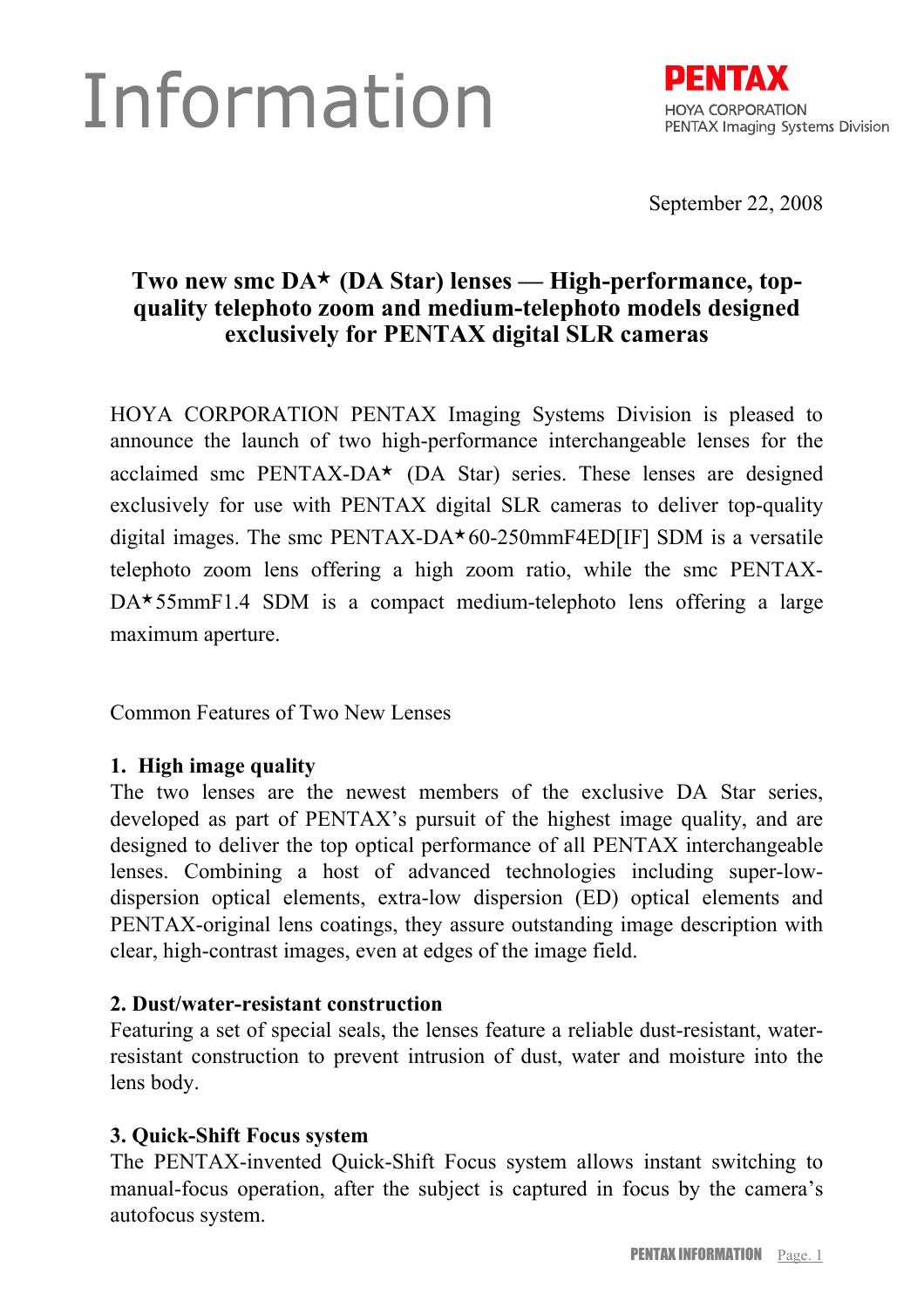#### **4. SP coating to block dust and stains**

The front surface of the optics is treated with the PENTAX-original Super Protect (SP) coating. Applying a special fluorine compound to the lens surface through a vapor deposition process, this coating effectively repels dust, water and grease, making it easy to wipe off annoying stains such as fingerprints and cosmetic marks.

#### **5. Digital SLR-exclusive optical design**

Thanks to a combination of special lens coatings, ideal curvature and best positioning of optical elements, these lenses are designed to optimize digital imaging characteristics, while effectively minimizing flare and ghost images. Their image circle is perfectly proportioned to the image-sensor size of PENTAX digital SLR cameras. Despite their large maximum aperture, they are designed to be compact and lightweight to enhance maneuverability and operability.

#### **Main Features of the smc PENTAX-DA**★ **60-250mmF4ED[IF] SDM Lens**

(1) When mounted on a PENTAX digital SLR camera body, this zoom lens provides focal lengths from 92mm to 383mm in the 35mm format. Its 4.2-times zoom ratio covers a broad telephoto range, making it ideal for capturing various sports scenes and portraits.

(2) Two extra-low dispersion (ED) optical elements are incorporated into the optics for minimal chromatic aberrations. A unique nonlinear shifting system employed in the zoom mechanism effectively reduces field curvature aberrations and assures solid image-description performance at all focal lengths.

(3) The large F4 maximum aperture is retained over the entire zoom range to assure a faster shutter speed or reduce the depth of field.

(4) An innovative hybrid AF system offers both extra-smooth, super-quiet SDM autofocus operation using a supersonic motor installed in the lens body and conventional autofocus operation using a motor built into the camera body.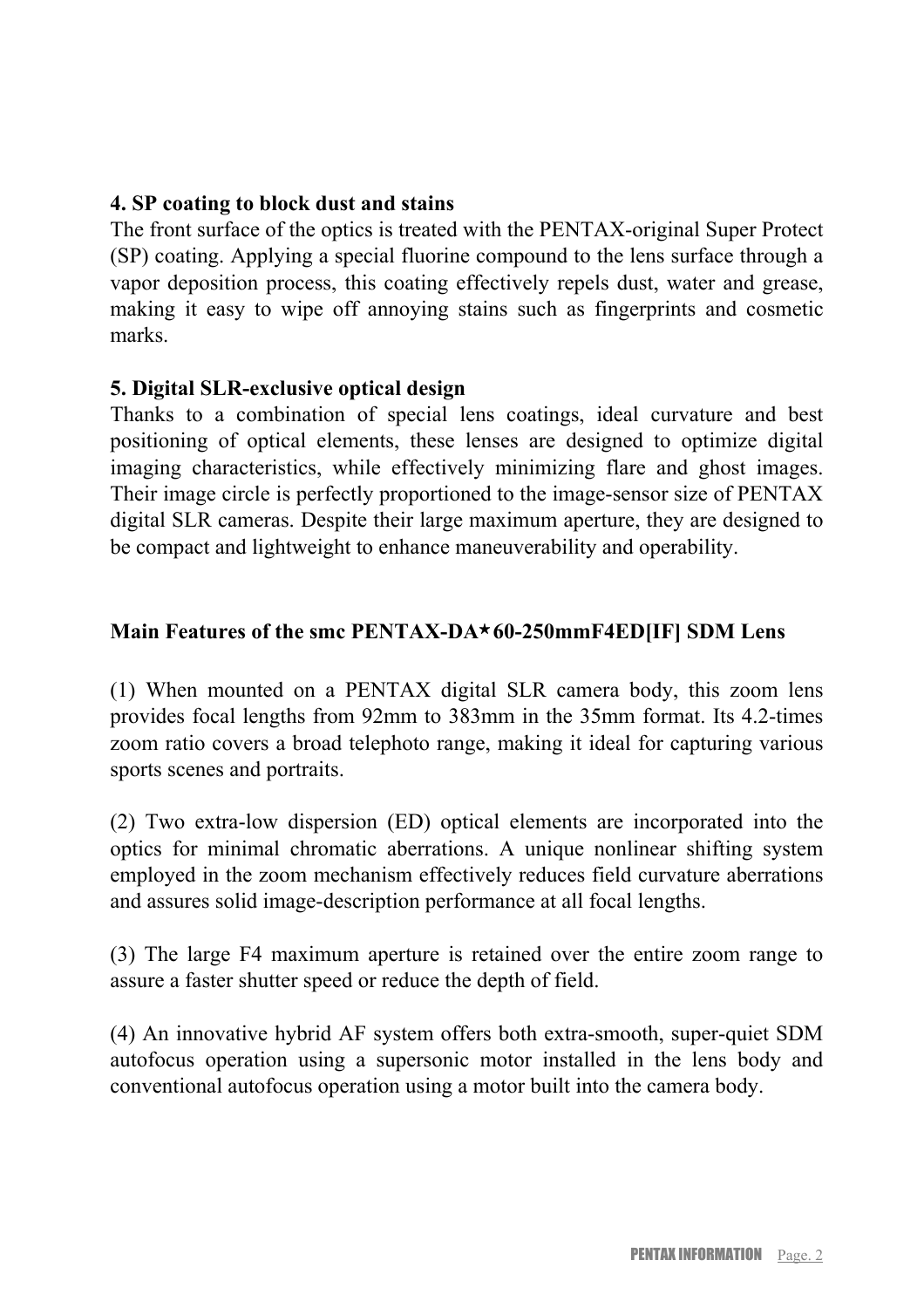### **Main Features of smc PENTAX-DA**★ **55** ㎜ **F1.4 SDM Lens**

(1) When mounted on a PENTAX digital SLR camera body, this mediumtelephoto lens offers a focal length of 80mm in the 35mm format. Coupled with its large F1.4 maximum aperture, it is ideal for portraiture applications.

(2) A newly developed Aero Bright Coating enhances image-description performance by effectively reducing reflections over a wider wavelength range. Compared to conventional multi-coatings, this new coating greatly improves light transmittance in the lens, while drastically reducing flare and ghost images that deteriorate image quality.

(3) A combination of the latest optical design and a round-shaped diaphragm assures soft, beautifully obscured out-of-focus description, maximizing the advantage of a large-aperture lens in shallow depth-of-field applications.

(4) Super-low-dispersion optical element is incorporated into the optics for effective compensation of a variety of aberrations.

(5) The advanced SDM mechanism assures extra-smooth, super-quiet autofocus operation using a supersonic motor installed in the lens body. Thanks to its SDMexclusive autofocus system, the lens is designed to be quite compact, despite its large maximum aperture.